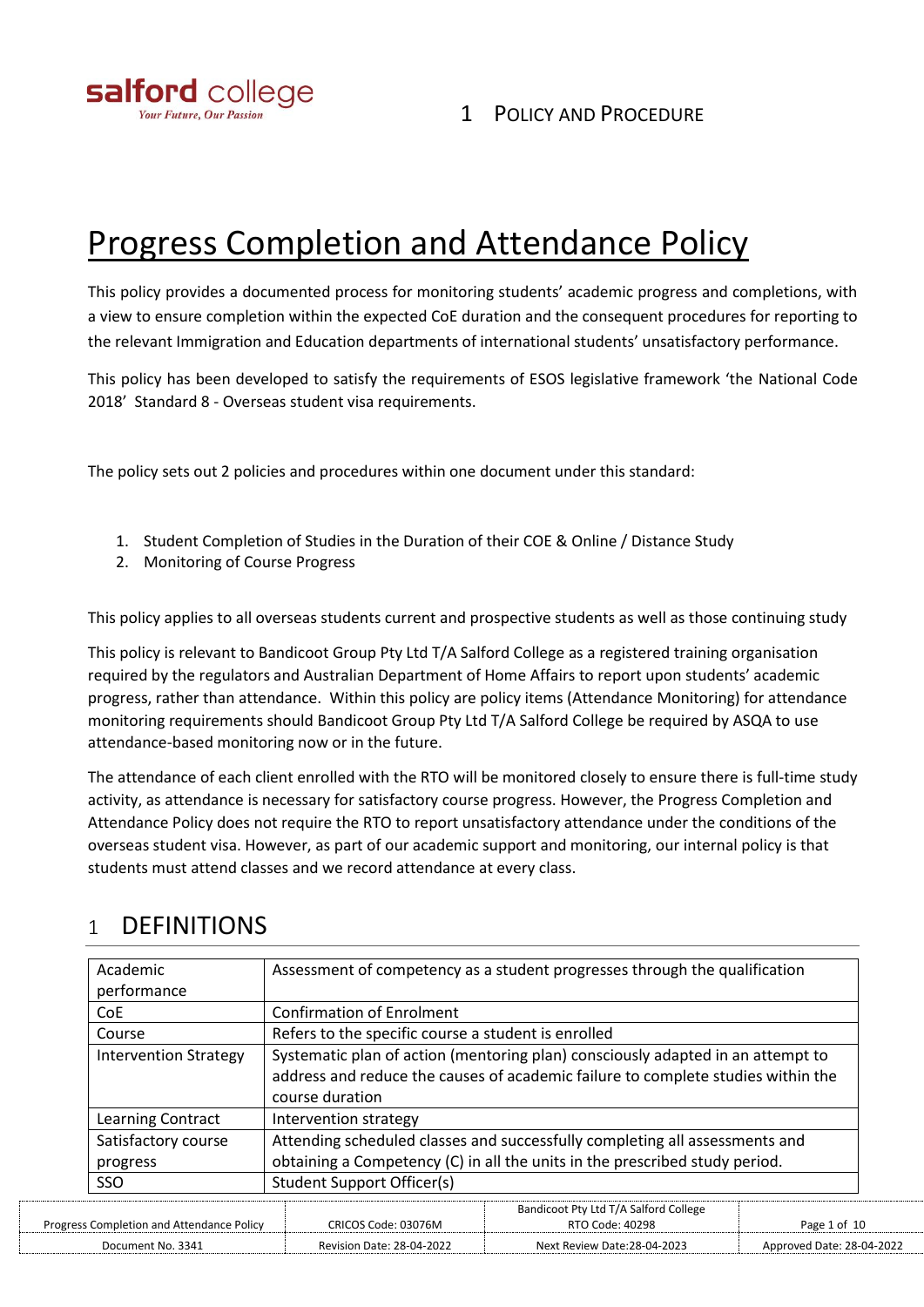| Unit                  | Unit of Competency                                                                                                                                                                                                                                                                                                                                                                                                                                                                                                                                                                                                                                                                                                                                                       |  |  |
|-----------------------|--------------------------------------------------------------------------------------------------------------------------------------------------------------------------------------------------------------------------------------------------------------------------------------------------------------------------------------------------------------------------------------------------------------------------------------------------------------------------------------------------------------------------------------------------------------------------------------------------------------------------------------------------------------------------------------------------------------------------------------------------------------------------|--|--|
| <b>TC</b>             | <b>Training Coordinator</b>                                                                                                                                                                                                                                                                                                                                                                                                                                                                                                                                                                                                                                                                                                                                              |  |  |
| Unsatisfactory course | Where the student is deemed Not Competent (NC) in 50% or more of the units                                                                                                                                                                                                                                                                                                                                                                                                                                                                                                                                                                                                                                                                                               |  |  |
| progress              | attempted in any study period                                                                                                                                                                                                                                                                                                                                                                                                                                                                                                                                                                                                                                                                                                                                            |  |  |
| <b>VET</b>            | <b>Vocational Education and Training</b>                                                                                                                                                                                                                                                                                                                                                                                                                                                                                                                                                                                                                                                                                                                                 |  |  |
| <b>ELICOS</b>         | English Language Intensive Courses for Overseas students                                                                                                                                                                                                                                                                                                                                                                                                                                                                                                                                                                                                                                                                                                                 |  |  |
| SMS                   | Student Management System - Wisenet                                                                                                                                                                                                                                                                                                                                                                                                                                                                                                                                                                                                                                                                                                                                      |  |  |
| <b>Study Period</b>   | one semester or two consecutive terms that is (20 weeks) of scheduled classes                                                                                                                                                                                                                                                                                                                                                                                                                                                                                                                                                                                                                                                                                            |  |  |
|                       | (VET)                                                                                                                                                                                                                                                                                                                                                                                                                                                                                                                                                                                                                                                                                                                                                                    |  |  |
|                       | One Terms of 10 weeks in ELICOS                                                                                                                                                                                                                                                                                                                                                                                                                                                                                                                                                                                                                                                                                                                                          |  |  |
| Compassionate or      | are generally those circumstances beyond the control of the student and have an                                                                                                                                                                                                                                                                                                                                                                                                                                                                                                                                                                                                                                                                                          |  |  |
| compelling            | impact on the student's capacity and/or ability to progress through a course. These                                                                                                                                                                                                                                                                                                                                                                                                                                                                                                                                                                                                                                                                                      |  |  |
| circumstances         | circumstances could include:                                                                                                                                                                                                                                                                                                                                                                                                                                                                                                                                                                                                                                                                                                                                             |  |  |
|                       | Serious illness or injury, where a medical certificate states that the student<br>was unable to attend classes or bereavement involving close family<br>members such as parents or grandparents (evidence may be required);<br>Emergency situation that has impacted on his/her studies such as a major<br>political upheaval or natural disaster in the student's home country<br>requiring the student to urgently travel home; or<br>A traumatic experience which could include, but is not limited to,<br>involvement in or witnessing of an accident or a crime committed against<br>the student or the student has been a witness to a crime and this has had<br>an impact on the student. These cases should be supported by police or<br>psychologists' reports. |  |  |

# **1 COMPLETION OF STUDIES IN THE EXPECTED DURATION OF THE CONFIRMATION OF ENROLMENT and ONLINE DISTANCE STUDY**

Bandicoot Pty Ltd T/A Salford College staff will constantly monitor student assessments and workloads and record any changes /variations on the student file.

Bandicoot Pty Ltd T/A Salford College will monitor every student's enrolment load a minimum of once per study period (2 Terms of 3 months each) to ensure students can complete the course in the duration as per the Confirmation of Enrolment (COE).

A generic course progress policy may not be appropriate for more than one course. Courses that require additional or varied progress rules will be provided a separate course progress policy.

Trainers will discuss any concerns with students and offer assistance as situations arise to help prevent students falling behind in their course progress. Trainers will constantly monitor the progress of students and report any concerns to the TC as soon as identified.

|                                           |                           | Bandicoot Pty Ltd T/A Salford College |                           |
|-------------------------------------------|---------------------------|---------------------------------------|---------------------------|
| Progress Completion and Attendance Policy | CRICOS Code: 03076M       | RTO Code: 40298                       | Page 2 of 10              |
| Document No. 3341                         | Revision Date: 28-04-2022 | Next Review Date:28-04-2023           | Approved Date: 28-04-2022 |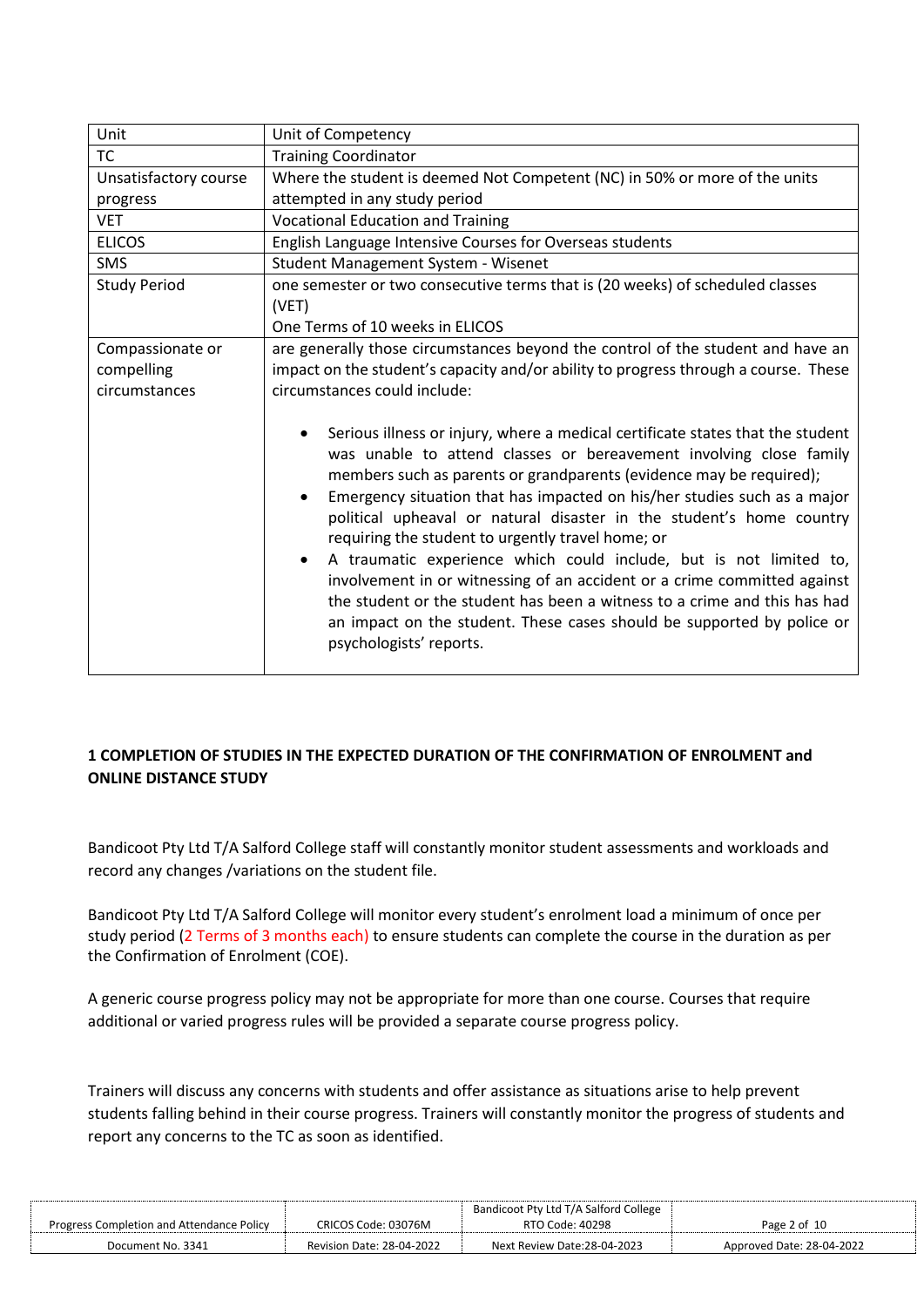Any student that fails a unit of competency in their course may be considered 'at risk' to not complete the course in the expected duration and intervention strategies can be commenced at any point, if approved by the TC, at the discretion of the TC and SSO.

As part of an intervention strategy, students may take a normal, reduced or increased study load in a study period, if the workload is monitored to ensure the student completes the course within the duration specified on the CoE, and, that it does not have a detrimental effect on the principal course of study.

Salford College will ensure students do not exceed the 1/3 of the total course by online /distance mode. In each compulsory study period students must complete at least one unit face to face unless it is the last unit of the course. Details of online/distance modes are also to be kept on the student file and listed on the Student Letter of Offer / Agreement. Online / Distance delivery cannot be implemented without prior approval from the Regulator.

Salford College will only extend the duration of a COE -

- Under **compassionate or compelling circumstances**, when it is clear the student will not be able to complete by the end date of the COE.
- where intervention strategies have been implemented for students at risk of not completing satisfactory course progress
- where there is an approved deferment or suspension of study

Student progress is assessed and recorded at the minimum on completion of each unit of competency / or once each study period.

Any intervention required is acted upon and discussed with students as needed.

Students are encouraged to increase their workloads to 'catch up' on any missed units. The College is open working days per week to further assist students.

*Compassionate or compelling circumstances may be deemed as serious illness; bereavement of a closely related family member (evidence will be required); natural disasters; traumatic experience or political upheaval in home county. Any circumstances which are generally beyond the control of the overseas student and can impact on the students well being or course progress.*

Should students refuse to maintain an agreed/approved workload; the student will be firstly counselled and then warned of impending visa implications.

If there are compelling or compassionate reasons, Salford College may grant the student a less than 'full time' workload. This would be monitored as part of the student's intervention strategy.

Salford College will issue a new COE should the student need to extend the duration of their course.

A student who deliberately under-enrols (therefore deemed as a non-genuine student) may represent a risk for Salford College's compliance of Standard 8.

In this instance Salford College would implement one of two options -

|                                           |                                  | Bandicoot Pty Ltd T/A Salford College |                           |
|-------------------------------------------|----------------------------------|---------------------------------------|---------------------------|
| Progress Completion and Attendance Policy | CRICOS Code: 03076M              | RTO Code: 40298                       | Page 3 of 10              |
| Document No. 3341                         | <b>Revision Date: 28-04-2022</b> | Next Review Date:28-04-2023           | Approved Date: 28-04-2022 |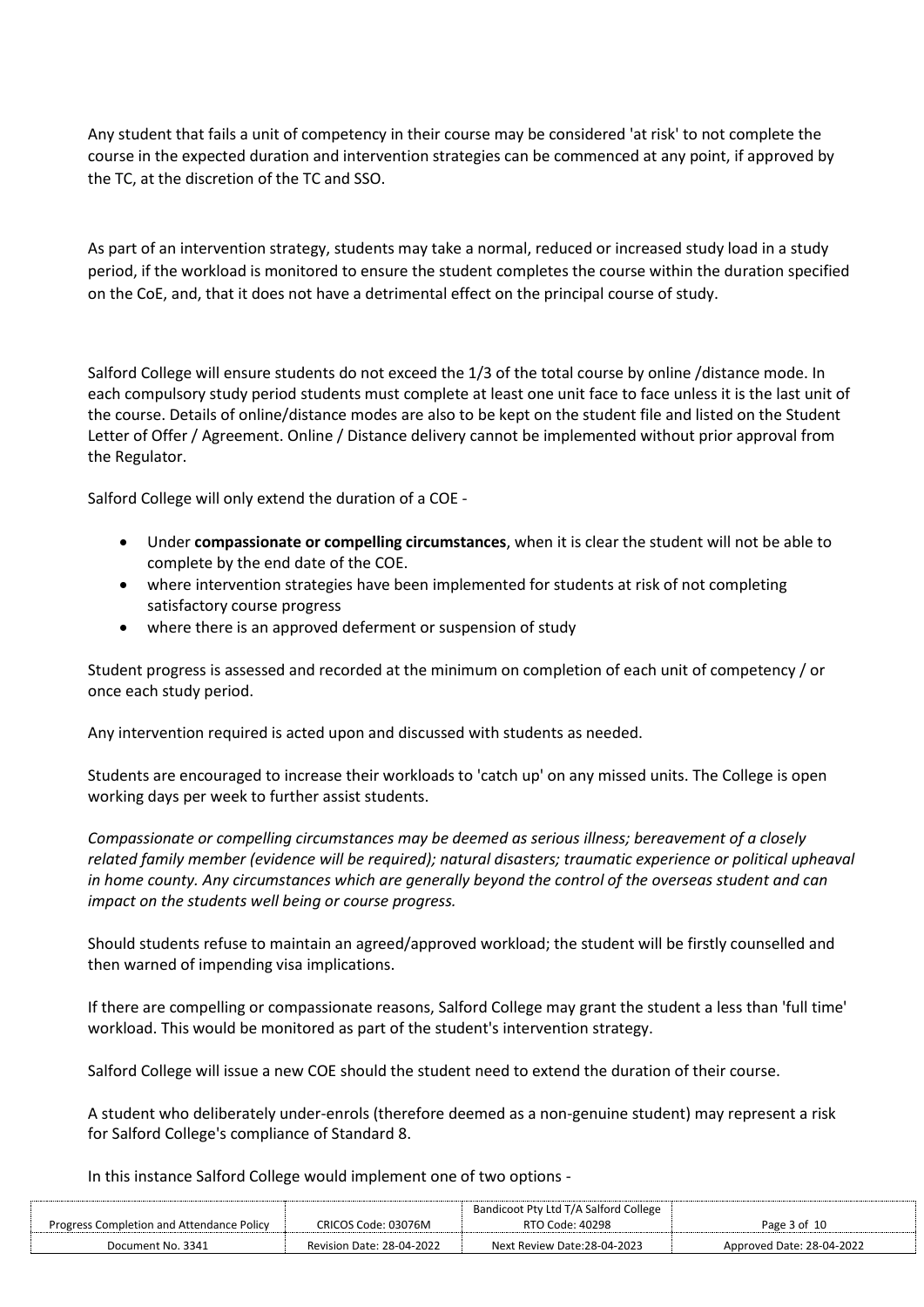- Cancel the student's enrolment when the student refuses to enrol in an appropriate load; *or*
- Document the student's behaviour and, if the student requests an extension of duration of study, refuse to extend the CoE.

Intervention strategies are tailored to meet each student's individual needs. Formal intervention strategies and counselling of the student will be implemented.

Intervention Strategies could include:

- $\triangleright$  attending academic skills programs
- $\triangleright$  attending tutorial or study groups
- ➢ receiving English language support
- ➢ receiving individual assistance / mentoring
- $\triangleright$  attending study groups
- $\triangleright$  attending counselling
- $\triangleright$  receiving assistance with personal issues which are influencing progress
- $\triangleright$  being placed in a suitable alternative subject within a course or a suitable alternative course; *or*
- $\triangleright$  a combination of the above and a reduction/increase in course load.

NOTE: A student is expected to complete their course within the duration of their COE **unless** compassionate and compelling circumstances are approved where the student was unable to attend classes e.g. due to illness or Salford College was unable to offer a pre-requisite unit; the student is under an intervention strategy identified as at risk of not meeting course progress or the student has an approved deferment or suspension of studies granted refer *Deferring, Suspending or Cancelling a Student's Enrolment Policy and Procedure*, Standard

### **PROCEDURE**

The progress of each student is monitored, recorded and assessed for each unit of competency in which they are enrolled.

Student progress must be monitored to ensure they are on track to complete within the duration of their COE. This is recorded via Cloudassess (Learning Management System) and relevant notes etc kept on student files in Wisenet (Student Management System).

All students get an automatic Message from Cloudassess informing them of their current results. The message from Wisenet also prompts student to update their details. All students can see their results on Cloudassess.

SSO to send course progress warning letters to students upon the failure in any 2 units offered as per the instruction from trainers.

# **Any change to the course's approved delivery mode, must first be sought by the regulator before implementation.**

Salford College teaching staff will monitor every student's enrolment load a minimum of once per study period and on completion of each unit of competency to ensure students can complete the course in the duration as per the Confirmation of Enrolment (COE) and add notes/records to the student file.

After all results are available, Trainers must request to the TC to authorise the addition of units that have been failed in the previous term to be added to the student's current term timetable to enable the student to

|                                           |                           | Bandicoot Pty Ltd T/A Salford College |                           |
|-------------------------------------------|---------------------------|---------------------------------------|---------------------------|
| Progress Completion and Attendance Policy | CRICOS Code: 03076M       | RTO Code: 40298                       | Page 4 of 10              |
| Document No. 3341                         | Revision Date: 28-04-2022 | Next Review Date:28-04-2023           | Approved Date: 28-04-2022 |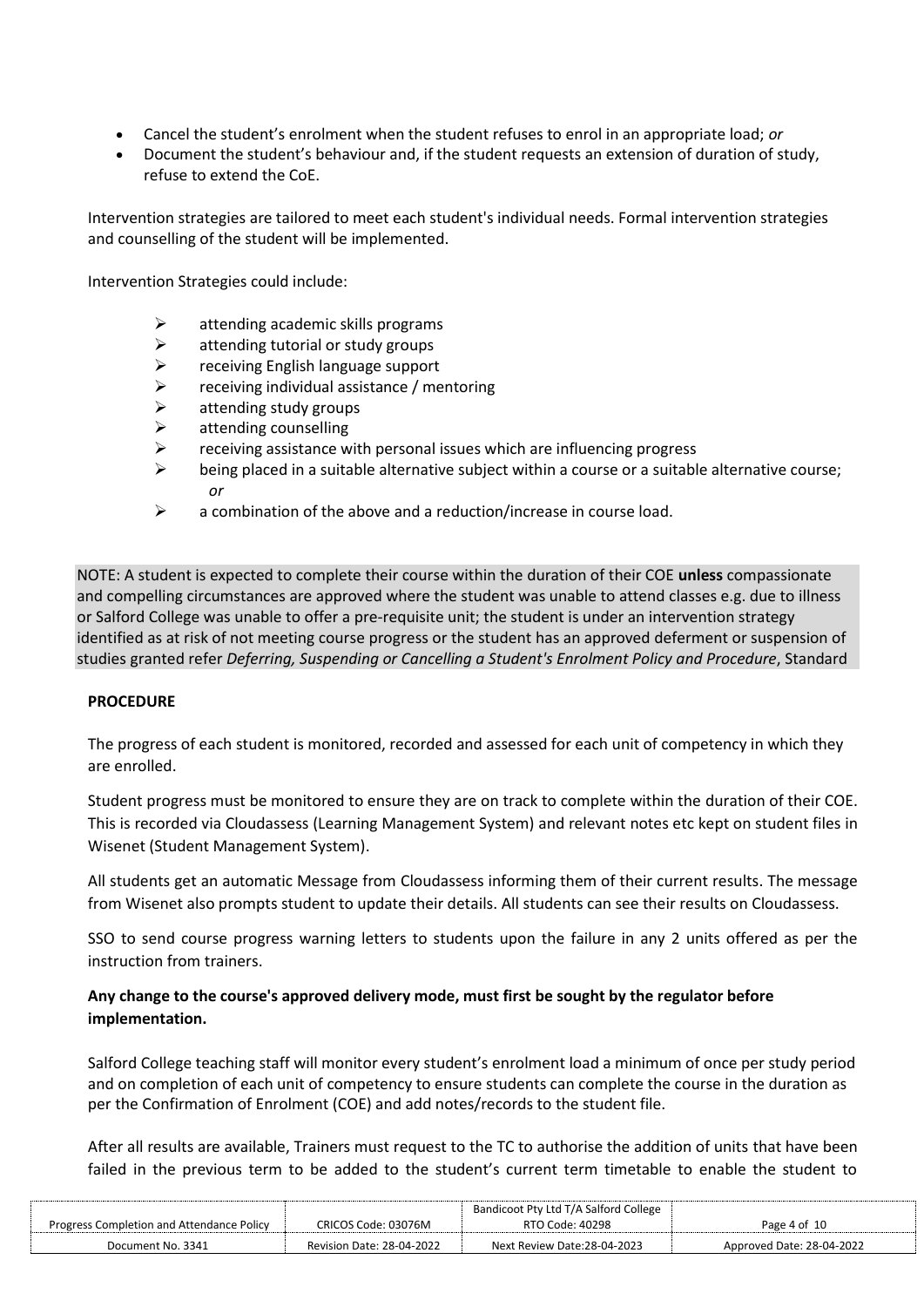complete units within the expected duration and fulfil pre-requisite requirements. Every case is to be assessed individually. Support /intervention would be offered to the student at this time.

Salford College will only extend the duration of a COE -

- Under **compassionate or compelling circumstances**, when it is clear the student will not be able to complete by the end date of the COE.
- where intervention strategies have been implemented for students at risk of not completing satisfactory course progress
- as approved deferment or suspension of study

Staff are to firstly encourage students to increase their workloads to 'catch up' on any missed units. The College is open all working days per week to further assist students. Trainers must consult with the TC before increasing or decreasing student workloads.

Where Salford College decides to extend the duration of the student's study due to any of the conditions above, Salford College will report via PRISMS and/or issue a new CoE if required. PRISMS will indicate to the user if a new CoE is required. This reporting must be done within 31 days of the determination that the student will need to change/extend the duration of their COE.

### **CoE changes performed by Admission staff**

- When the student is required to repeat units in a term or study period, Admissions staff will be notified by the TC/SSO in writing, whether a change to the student COE and/or an update in PRISMS is required.
- Any record of variations to student enrolment must be kept on the student's file and updated in PRISMS as applicable.
- Any record of online and distance education study must be kept on students' files.

A student CAN enrol in less than a 'full-time' load in any study period if:

- there are compassionate or compelling reasons for reducing the load
- the reduced load is part of the provider's intervention strategy
- the student has studied, or plans to study, extra units in another study period
- the student has only a few units left to complete, and these do not constitute a full-time load
- Pre-requisite units are not available in that study period.

By studying less than what used to be considered a 'full-time' load, a student is at risk of not completing the course within the expected duration as specified on the student's CoE. Therefore, the student may need to catch up by studying subjects during a non-compulsory study period or by overloading in some compulsory study periods to compensate for those study periods in which the student was studying a reduced load.

A student who deliberately under-enrols may represent a risk for Salford College*'s* compliance of Standard 9 (*refer Student Rules/Code of Behaviour*). In this instance Salford College would implement one of two options -

• Cancel the student's enrolment when the student refuses to enrol in an appropriate load as outlined in Salford College*'s Deferring, Suspending or Cancelling a Student's Enrolment Policy and Procedure, Standard 9 and stated on the Written agreement Std 2 & 3.*

| <b>Progress Completion and Attendance Policy</b> | CRICOS Code: 03076M       | Bandicoot Pty Ltd T/A Salford College<br>RTO Code: 40298 | Page 5 of 10              |
|--------------------------------------------------|---------------------------|----------------------------------------------------------|---------------------------|
| Document No. 3341                                | Revision Date: 28-04-2022 | Next Review Date:28-04-2023                              | Approved Date: 28-04-2022 |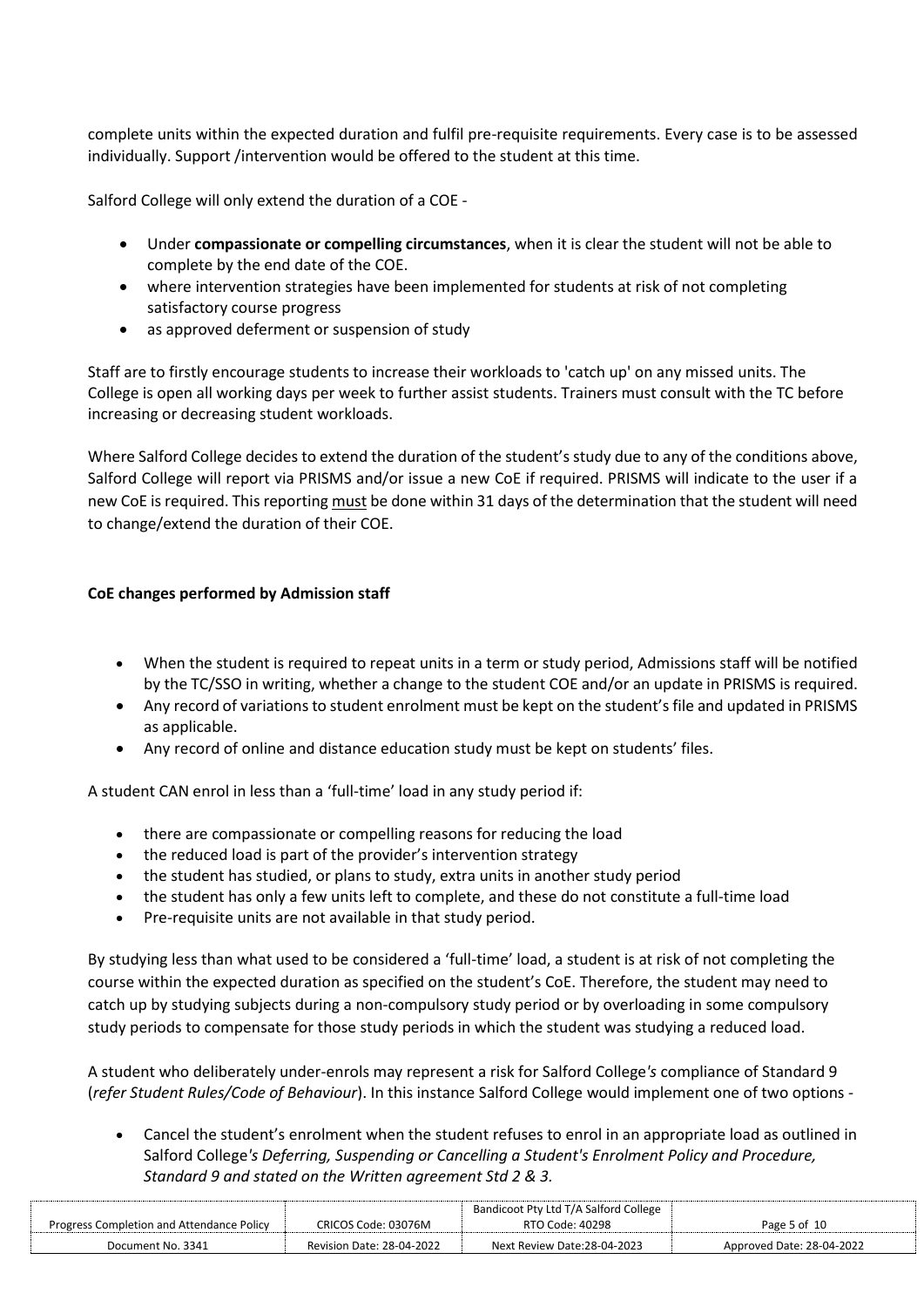• Document the student's behaviour and, if the student requests an extension of duration of study, refuse to extend the CoE as outlined in Salford College*'s Deferring, Suspending or Cancelling a Student's Enrolment Policy and Procedure, Standard 9*

Salford College must inform the student of its intention to cancel the student's enrolment and notify the student that he or she has 20 working days to access the Complaints and Appeals process.

If the second option is chosen Salford College must make the reasons for not granting a further CoE clear to the student.

Regardless of the option chosen, Salford College must be able to demonstrate that it has monitored the student's load and taken action to keep the student on track to finish within the duration.

# **2 MONITORING COURSE PROGRESS POLICY & PROCEDURE**

Bandicoot Pty Ltd T/A Salford College will assess, monitor and record student results on completion of *each unit of competency* or at the *end point of each study period,* at the minimum.

The ESOS framework and DHA visa conditions require that students maintain satisfactory academic progress in their course.

A generic course progress policy may not be appropriate for more than one course. Courses that require additional or varied progress rules will be provided a separate course progress policy.

# **Unsatisfactory progress is defined by the College as not successfully completing or demonstrating competence in at least 50% of the course requirements in a study period.**

Salford College advises the course and study requirements of each study period clearly to students on commencement. Any variations are advised to students in writing as soon as they are known.

Trainers will discuss any concerns with students and offer assistance as they arise, to help prevent students falling behind in their course progress. Trainers will constantly monitor the progress of students and report any concerns to the TC as soon as identified.

Any student that fails a unit of competency in their course may be considered 'at risk' to not complete the course in the expected duration and intervention strategies commenced at any point, if approved by the TC. This is at the discretion of the TC/SSO.

For the purpose of course, progress Salford College defines a study period as 2 term (6 months).

The College will at the minimum monitor and record student's course progress on completion of each unit of competency or a minimum of once per study period (study period = 2 terms). Students are notified in writing as soon as it is identified they **are 'at risk'** to not achieve satisfactory course progress (70% course progress of less) (Warning Letter 1) during a study period. Students will be required to meet with a trainer to discuss what action/intervention strategies are to be taken.

Intervention strategies are tailored to meet each student's individual needs. Formal intervention strategies and counselling of the student will be implemented as soon as a student is identified as at risk.

|                                           |                                  | Bandicoot Pty Ltd T/A Salford College |                           |
|-------------------------------------------|----------------------------------|---------------------------------------|---------------------------|
| Progress Completion and Attendance Policy | CRICOS Code: 03076M              | RTO Code: 40298                       | Page 6 of 10              |
| Document No. 3341                         | <b>Revision Date: 28-04-2022</b> | Next Review Date:28-04-2023           | Approved Date: 28-04-2022 |

**Or**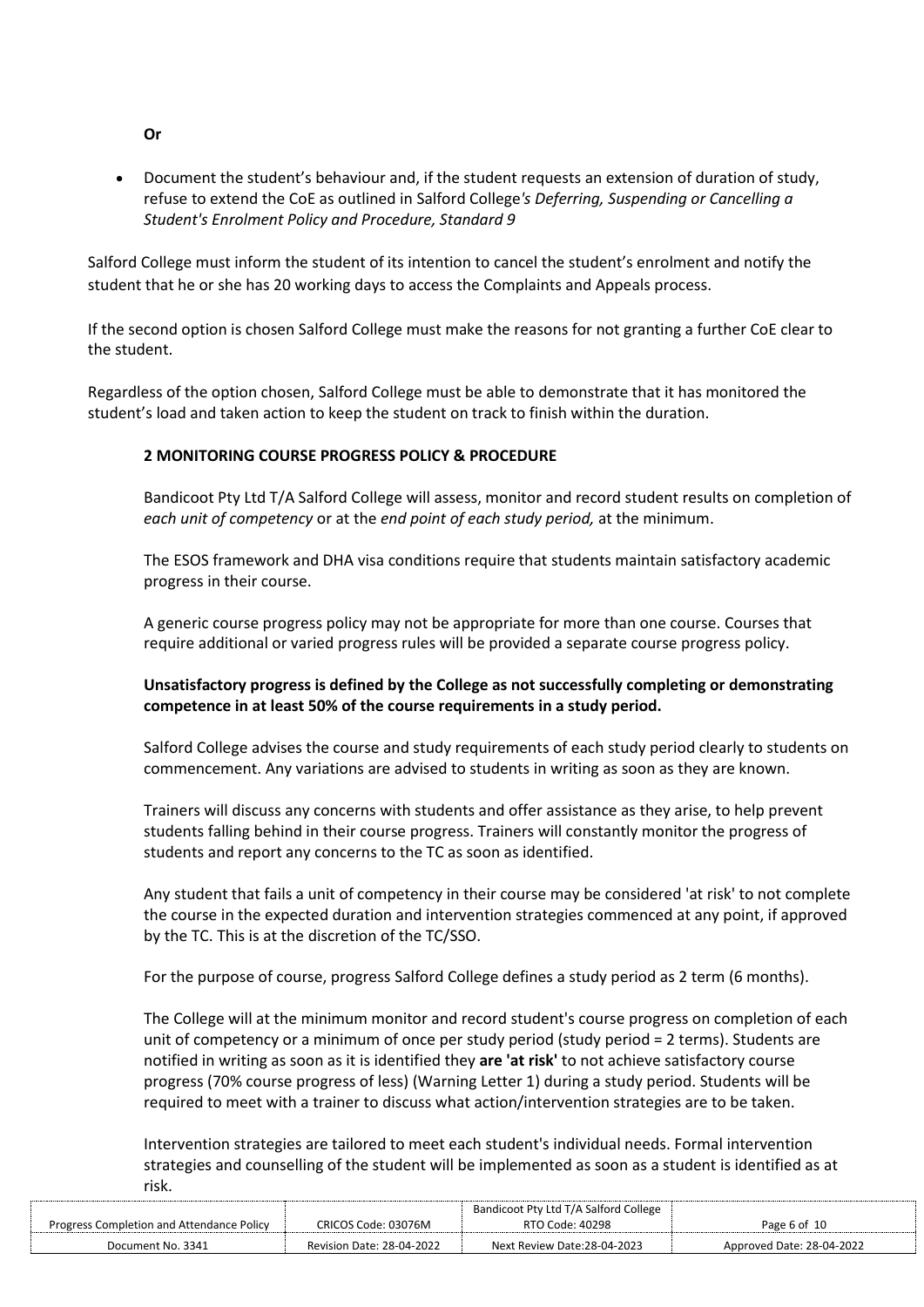Intervention Strategies could include:

- o attending tutorials/study groups/additional English
- o receiving individual assistance
- o attending counselling
- o receiving assistance with personal issues which are influencing progress
- o receiving mentoring
- o being placed in a suitable alternative subject within a course or a suitable alternative course; or
- $\circ$  a combination of the above and a reduction in course load.

Should students continue to not meet satisfactory course progress they will be notified in writing as soon as it is identified they **are 'at high risk'** to not achieve satisfactory course progress (70% course progress of less) (Warning Letter 2). Students will be required to meet with a trainer to discuss further intervention strategies to be taken.

Students who are identified as having unsatisfactory course progress (less than 50% course progress) over two consecutive study terms/ 1 study period will be reported to DHA for unsatisfactory course progress. Students in this instance will be issued with an Intention to Report Letter for not making satisfactory progress outlining to them they have 20 working days to access the College's complaints and appeals process. All records will be kept on student files.

# **BASIC PROCESS:**

- 1. Students who fail 30% of their units (2 consecutive units which one is lower) in any given term will be deemed as 'at risk', receive a warning letter and offered counselling/intervention strategies.
- 2. Students who continue to fail 30% of their units in any given term will be deemed as 'at high risk' and receive a 2nd warning letter and required to attend counselling/undertake intervention strategies.
- 3. Students who fail more than 50% of a unit of competency over two consecutive study terms/one Semester will receive an 'Intention to Report Letter'.
- 4. Students are given 20 days from the date of the letter to initiate an internal or external appeal.
- 5. Student enrolment will be maintained during an appeals process. *Refer Complaints and Appeals Policy and Procedure NC Standard 10.*

### **PROCEDURE AND INTERVENTION STRATEGY.**

The trainer MUST monitor record and assess student course progress on completion of each unit of the course or at the minimum, at the end of each study period. Details are to be kept on the student academic file and recorded in Wisenet.

At any time, when a trainer becomes aware of issues or has concerns regarding the student's progress they should first speak to the student (ensuring that all communication is recorded in the student's individual file) and then advise the TC of these concerns.

At any time during the study period if student is identified by their trainer/facilitator as 'a possible risk', the student will be given a verbal warning and offered counselling and assistance. This must be documented on the students file and advice provided to the TC/SSO.

If the student fails more than 30% of their units of competency in a study term, they must be sent an 'at risk of being reported' for unsatisfactory course progress warning letter and advice they are required to meet with the TC/SSO to discuss / action intervention strategies. Students may take a support person to this meeting.

|                                           |                                  | Bandicoot Pty Ltd T/A Salford College |                           |
|-------------------------------------------|----------------------------------|---------------------------------------|---------------------------|
| Progress Completion and Attendance Policy | CRICOS Code: 03076M              | RTO Code: 40298                       | Page 7 of 10              |
| Document No. 3341                         | <b>Revision Date: 28-04-2022</b> | Next Review Date:28-04-2023           | Approved Date: 28-04-2022 |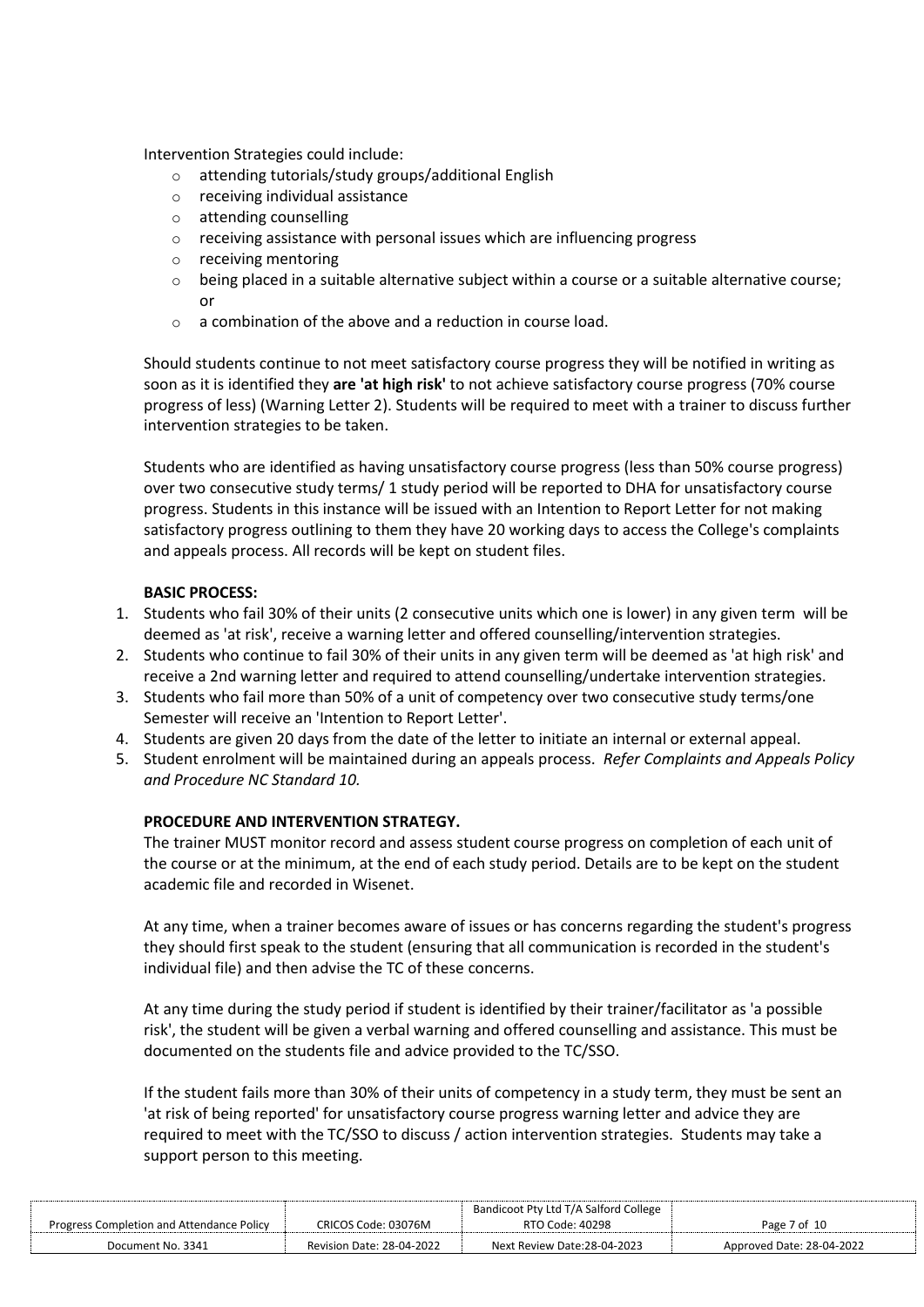If the student fails more than 50% of their units of competency in a study term, they will be sent an 'at high risk of being reported' for unsatisfactory course progress warning letter and required to meet with the TC/SSO to discuss further action / intervention strategies. Students may take a support person to this meeting.

The warning letters will also advise students unsatisfactory course progress (less than 50% competency over two consecutive study terms/one study period), may lead to them being reported to DHA and the possible cancellation of their visa. Students will also be told of their rights to appeal such a decision and provided a copy of the Complaints and Appeals Policy and Procedure.

Intervention Strategies to be discussed may include but not limited to -

- Identify what support strategies would best suit the situation and planning implementation.
- Academic and or personal support/counselling offered to the student internally or externally as appropriate
- Planned regular follow up and feedback from the teaching staff to track progress and keep communication open
- Advice on alternate units/courses if considered more suitable/appropriate for the student
- Resitting units
- Any other support appropriate to the individual circumstances.
- All records MUST be kept on the student file.

Course progress in a non-compulsory study period is to be disregarded when considering whether or not a student has made satisfactory course progress over two consecutive study periods.

If a student is identified for a second, but not consecutive study period as not making satisfactory course progress, the College **does not** report the student for unsatisfactory course progress.

When a student fails to achieve 50% competency over two consecutive compulsory study terms/one study period this will be deemed as not making satisfactory academic progress.

The student will then be provided with a written notice of 'Intention to Report' to DHA, informing them that they are able to access the Complaints and Appeals process, and that they have 20 working days in which to do so.

The Notice of Intention to Report issued must describe intervention so far/warning letters already sent/ what has taken place and the intention to report the student. It also must detail their right to appeal the decision and provide advice on what the student must do regarding their visa.

Student is not reported or cancelled if the units are offered over the last part of the course and the marking will not be finalised before the end of the course duration/CoE duration. Any NYC identified post the course finish will be offered as a resit to the student.

A student may appeal on the following grounds:

- i. The College's failure to record or calculate the student's marks accurately,
- ii. compassionate or compelling circumstances, or
- iii. The College's documented policies and procedures that have been made available to the student were not followed.

|                                           |                           | Bandicoot Pty Ltd T/A Salford College |                           |
|-------------------------------------------|---------------------------|---------------------------------------|---------------------------|
| Progress Completion and Attendance Policy | CRICOS Code: 03076M       | RTO Code: 40298                       | Page 8 of 10              |
| Document No. 3341                         | Revision Date: 28-04-2022 | Next Review Date:28-04-2023           | Approved Date: 28-04-2022 |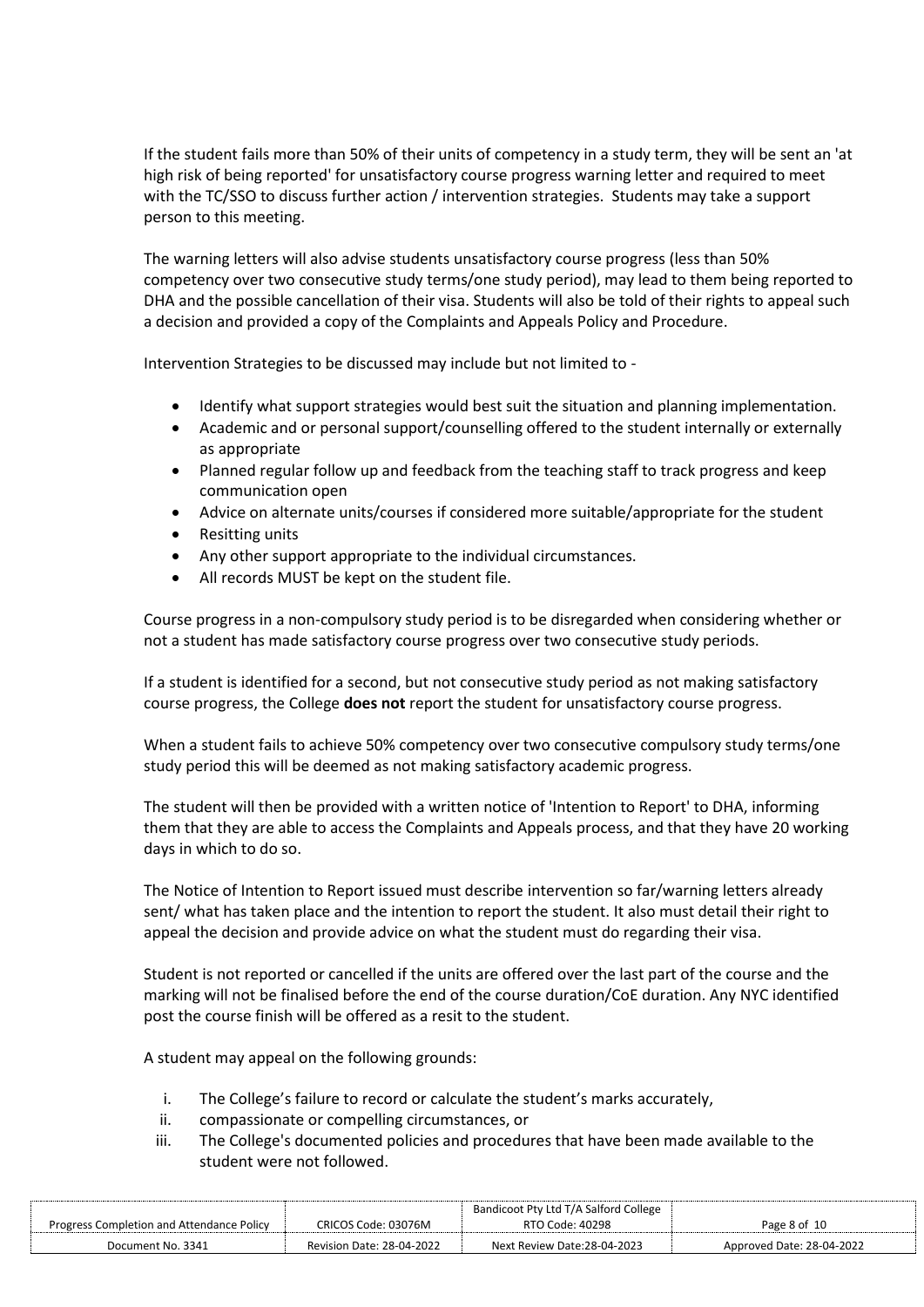If a student chooses to access the provider's complaints and appeals process, the College must maintain the student's enrolment while the complaints and appeals process is ongoing as per our *Complaints and Appeals Policy and Procedure.* 

If the appeal shows that there was an error in calculation, and the student actually made satisfactory course progress (successfully completed more than 50% of the course requirements over two consecutive study periods) the College does not report the student, and there is no requirement for intervention.

If the appeals process shows that the student has not made satisfactory progress, but there are compassionate or compelling reasons for the lack of progress, ongoing support must be provided to the student through Salford College's intervention strategy, and the College does not report the student.

*NOTE: Salford College will only await the outcome of our internal and external appeals process before reporting a student for unsatisfactory course progress (if found in favour of the College).* 

If the student chooses not to access the complaints or appeals processes within the 20 working day period or withdraws from the process

*OR*

On completion of the appeals process unsatisfactory course progress is confirmed, they will be reported to DET and DHA via PRISMS within 5 working days of finalising the decision to report, for unsatisfactory course progress.

When a student is reported for unsatisfactory course progress DHA will consider all the information available and if they decide to consider cancellation, DHA will send a Notice of Intention to Consider Cancellation (NOICC) prior to a decision being made to cancel the student's visa. Students will be given an opportunity to respond to the NOICC and explain their situation.

### **Erratic course progress as a potential indication of non-bona fide students**

If Salford College suspects a student is not a genuine/bona fide student, the College may cancel the student's enrolment, as allowed under Standard 9 and as stated in our Standard 9 policy. *Refer Standard 9 Deferring, suspending or cancelling the overseas student's enrolment*

**A non-genuine/non-bona fide student is defined by Salford College as a student with erratic (irregular/ inconsistent) course progress or does not progress in their course and does not attend/does not participate in regular classes.** The College will ensure that prior to enrolment; students are made aware of the grounds on which cancellation of enrolment may occur as provided to them via the International Student Handbook.

All breaches to student's visa conditions must be reported via PRISMS even if the student has ceased study.

**NOTE: To report a student for not making satisfactory progress, College staff must go into the PRISMS Student Course Variation screen, from the drop-down list under 'Reason for Course Variation', and choose** *Unsatisfactory Course Progress*

|                                           |                           | Bandicoot Pty Ltd T/A Salford College |                           |
|-------------------------------------------|---------------------------|---------------------------------------|---------------------------|
| Progress Completion and Attendance Policy | CRICOS Code: 03076M       | RTO Code: 40298                       | Page 9 of 10              |
| Document No. 3341                         | Revision Date: 28-04-2022 | Next Review Date:28-04-2023           | Approved Date: 28-04-2022 |